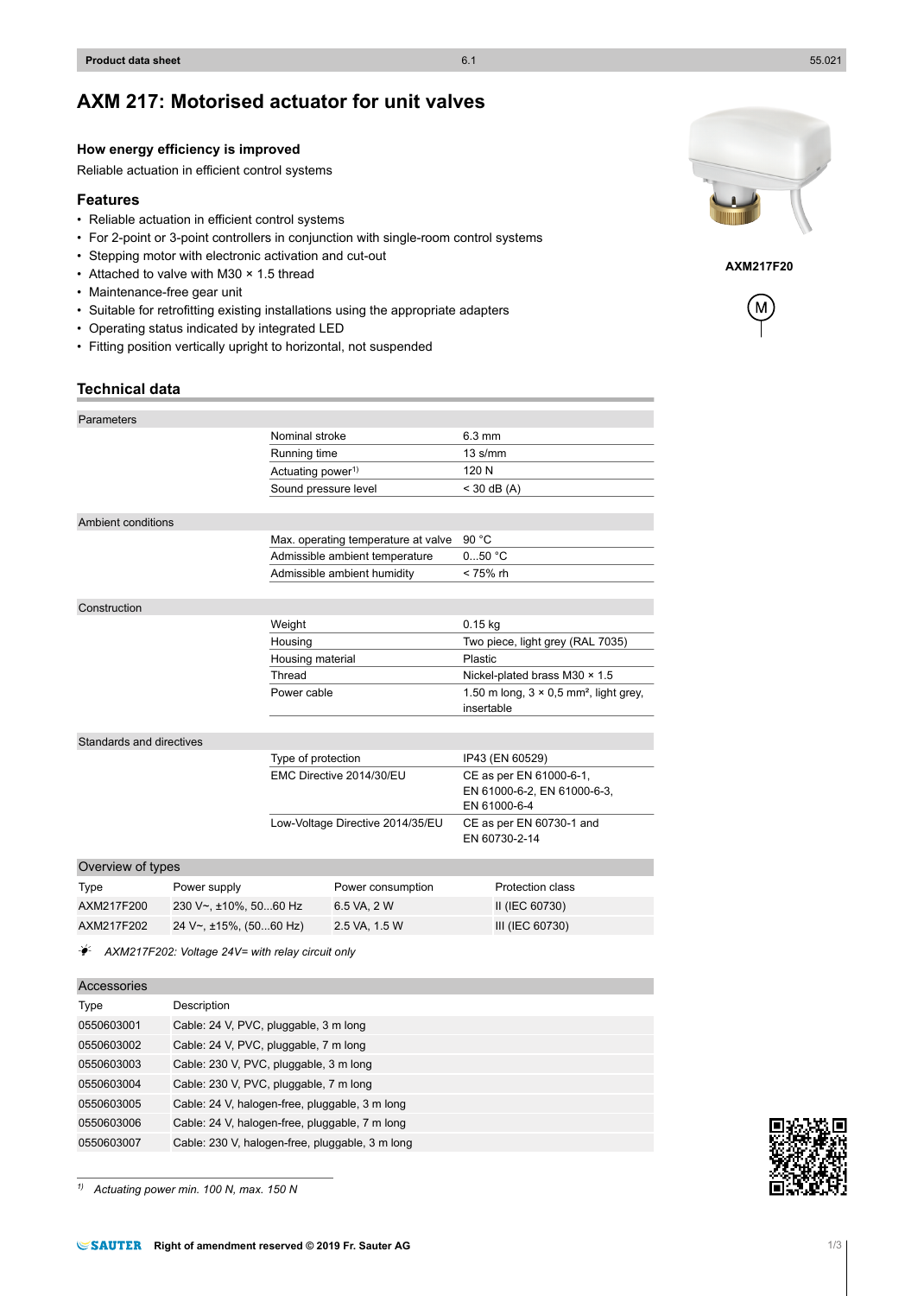| Type       | Description                                                                                |
|------------|--------------------------------------------------------------------------------------------|
| 0550603008 | Cable: 230 V, halogen-free, pluggable, 7 m long                                            |
| 0371235001 | Adaptor for fitting to Oventrop valves (M30 $\times$ 1)                                    |
| 0371356001 | Adaptor for fitting to Beulco or Tobler underfloor-heating distributors ( $M30 \times 1$ ) |
| 0550393002 | Adapter for fitting to Danfoss valves, type RAVL, 26 mm                                    |
| 0550393003 | Adapter for fitting to Danfoss valves, type RAV, 34 mm                                     |
| 0550393004 | Adapter for fitting to Danfoss valves, type RA 2000, 22 mm                                 |
| 0371361001 | Adapter for fitting to Herz valves, type Herz-TS'90 (M28 $\times$ 1.5)                     |
| 0371363001 | Adapter for fitting to Tour & Andersson valves, type TA/RVT (M28 x 1.5)                    |

#### **Description of operation**

The motor is moved in the relevant direction of rotation by an OPEN or CLOSE command. In the two end positions or in the event of an overload, the motor cuts out after max. 2 minutes. When power is continuously applied, a complete cycle is executed every 24 hours in order to prevent the valve plug from jamming or sticking. The LED lights up when the actuator is powered and flashes as long as the motor is running.

When power is applied to cable 02, the actuator spindle moves out:

This means that the VXL, VUL, VCL, VDL 2-way valves and the BUL 3-way valve (control passage) close, and the BXL 3-way valve (control passage) opens.

When power is applied to cable 03, the actuator spindle moves in:

This means that the VXL, VUL, VCL, VDL 2-way valves and the BUL 3-way valve (control passage) open, and the BXL 3-way valve (control passage) closes.

Actuation of 2-way and 3-way unit valves of the VUL, BUL, VXL, BXL, VCL and VDL series. For 2-/3 point controllers in conjunction with single-room control systems.

### **LED status indicator**

| <b>Status</b>          | <b>Description</b>                                    |
|------------------------|-------------------------------------------------------|
| OFF                    | No power applied                                      |
| Flashing green         | Actuator moving to position or "end position reached" |
| Continuous green light | Position reached                                      |

## **Intended use**

This product is only suitable for the purpose intended by the manufacturer, as described in the "Description of operation" section.

All related product regulations must also be adhered to. Changing or converting the product is not admissible.

#### **Engineering and fitting notes**

Do not use tools to fit the actuator to the valve. In the event of a power failure, the valve can be opened by taking off the actuator. When connecting or changing the power cables, the mains power must be switched off.

#### **Outdoor installation**

We recommend protecting the devices from the weather if they are installed outside buildings.

### **Disposal**

When disposing of the product, observe the currently applicable local laws. More information on materials can be found in the Declaration on materials and the environment for this product.